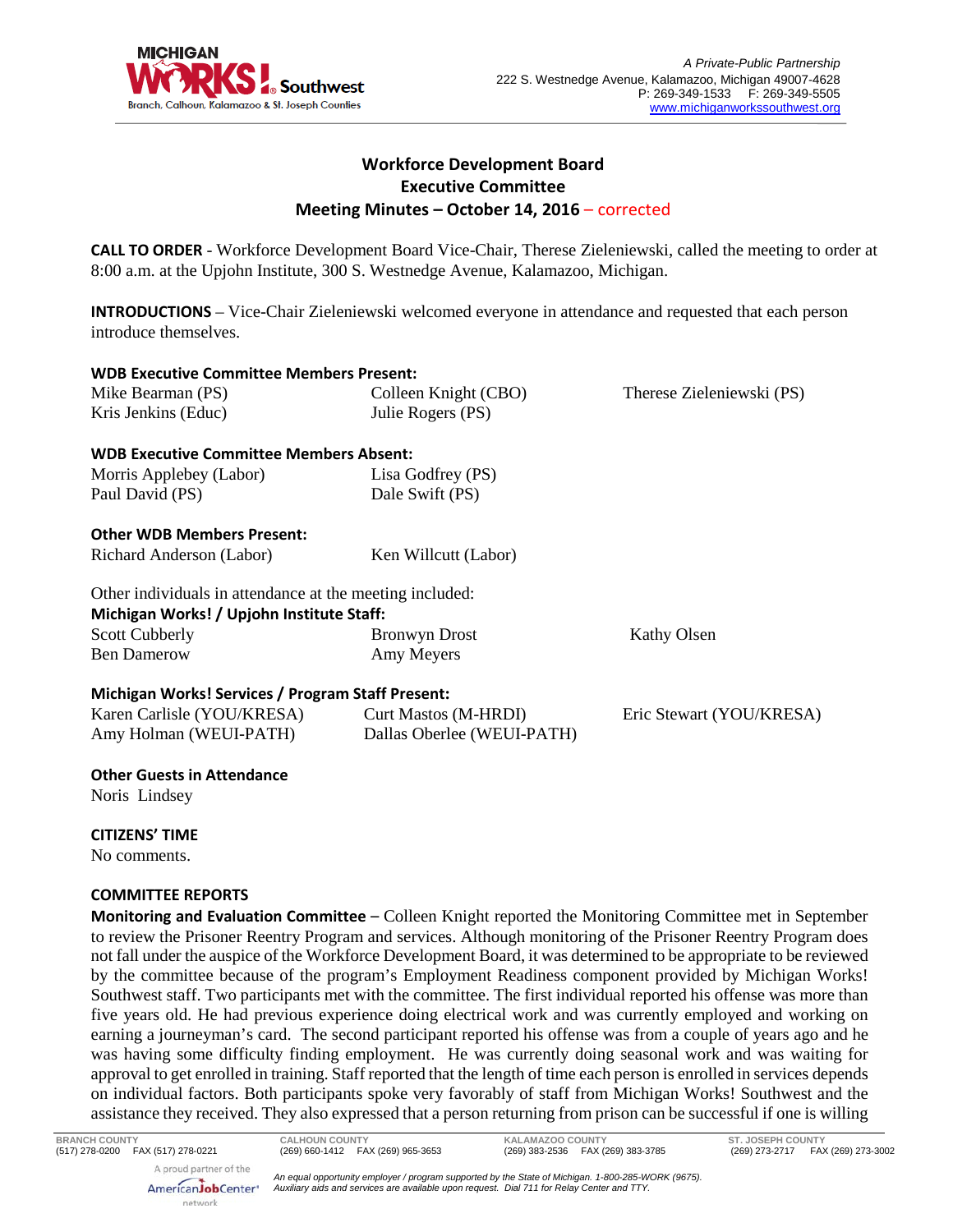to put forth the effort and that Michigan Works! staff are available to provide assistance as well as help connect to additional resources to address barriers. She also reported that a customer flow chart was provided by staff. The flow chart helped to provide a clear picture as to how the program is integrated with other services at Michigan Works!.

**Veterans Committee** – Kathy Olsen reported the Veterans Committee met at the end of September. The agenda included a presentation on the Michigan National Guard Family Programs, a Veterans housing update, and a report on the Veterans Stand Down events in the Michigan Works! Southwest service area. She also reported the committee decided to encourage attendance at the Region 8 Veterans Community Access Team (VCAT) quarterly meeting on November 17 in Battle Creek instead of meeting at the Upjohn Institute. The program for the VCAT meeting will be focused on Post Traumatic Stress Disorder (PTSD).

**Disability Awareness Resource Team (DART)** – Kathy Olsen reported the Disability Awareness Resource Team (DART) committee met in September and the subcommittees provided progress reports. The Curriculum work group plans to offer training in modules that can be repeated. The work group is seeking best practices already in place rather than creating new material. The Collaboration work group is developing a resource guide of participating agencies. The Navigation work group spoke about developing a formal plan for navigation assistance. DART members indicated they would like to have a presentation provided to the WDB on *Project Search*, [Project Search is a high school transition program for students with disabilities that provides training and education with the goal of finding and obtaining competitive employment.] Emerging issues that relate to people with disabilities and employment were also discussed at the committee meeting. They included: Final WIOA Rules on serving people with disabilities, new rules for home and community based services that will affect agencies similar to MRC Industries, ABLE Savings Accounts, 14(c) waivers that have federal approval to pay less than minimum wage, and the new overtime rules. The committee also discussed the U.S. Department of Labor's (DOL) Customer Centered Design Project and members were in agreement that the biggest stumbling block will be funding for a One-Stop navigator. Members also learned about some free and low-cost training opportunities available through the Michigan APSE (Association for Persons in Supported Employment) and the Disability Network of Southwest Michigan.

**Talent District Career Council (TDCC)** – Kris Jenkins reported on the recent Talent District Career Council (TDCC) meeting. In the Career Technical Education (CTE) arena, there is a big movement for enrollment into Early Middle College (EMC) programs. The Region 8 TDCC received a \$50,000 planning grant from 61b funds and an application for an additional \$50,000 is due today. EMC programs include a fifth year of high school. Students who complete EMC earn a high school diploma as well as an Associate's degree and/or certificate. Staff from the Upjohn Institute gave presentations to the TDCC on regional workforce trends and the Regional Prosperity Initiative's (RPI) Talent Match Project. Jerry Johnson from the Calhoun Intermediate School District (ISD) provided an Adult Education report. Adult Education funding for Region 8 is just under \$2 million. She reported enrollment is up at all of the community colleges located in Region 8, students are younger and many of them are dual enrolled in high school and Early Middle College. Southwestern Michigan College made revisions to their academic schedule so that it aligns with the high school schedules. Michael Bearman voiced his support for EMC and reported that although a lot of progress has been made, there still is a lot of work to be done so that more students come out of high school with a degree.

# **TRANSPARENCY AND INTEGRITY OF WDB DECISIONS**

**Conflict of Interest and Disclosure** – Kathy Olsen asked members present if there were any items on the agenda requiring a vote for which a conflict of interest or a potential conflict of interest exists; and if so, the conflict should be declared at this time. There were none.

### **APPROVAL OF MINUTES (Exhibit A)**

Kathy Olsen reported a correction was made to the minutes. On page 7, under Members' Time, the third sentence in the second paragraph was changed to read:

A proud partner of the AmericanJobCenter\* network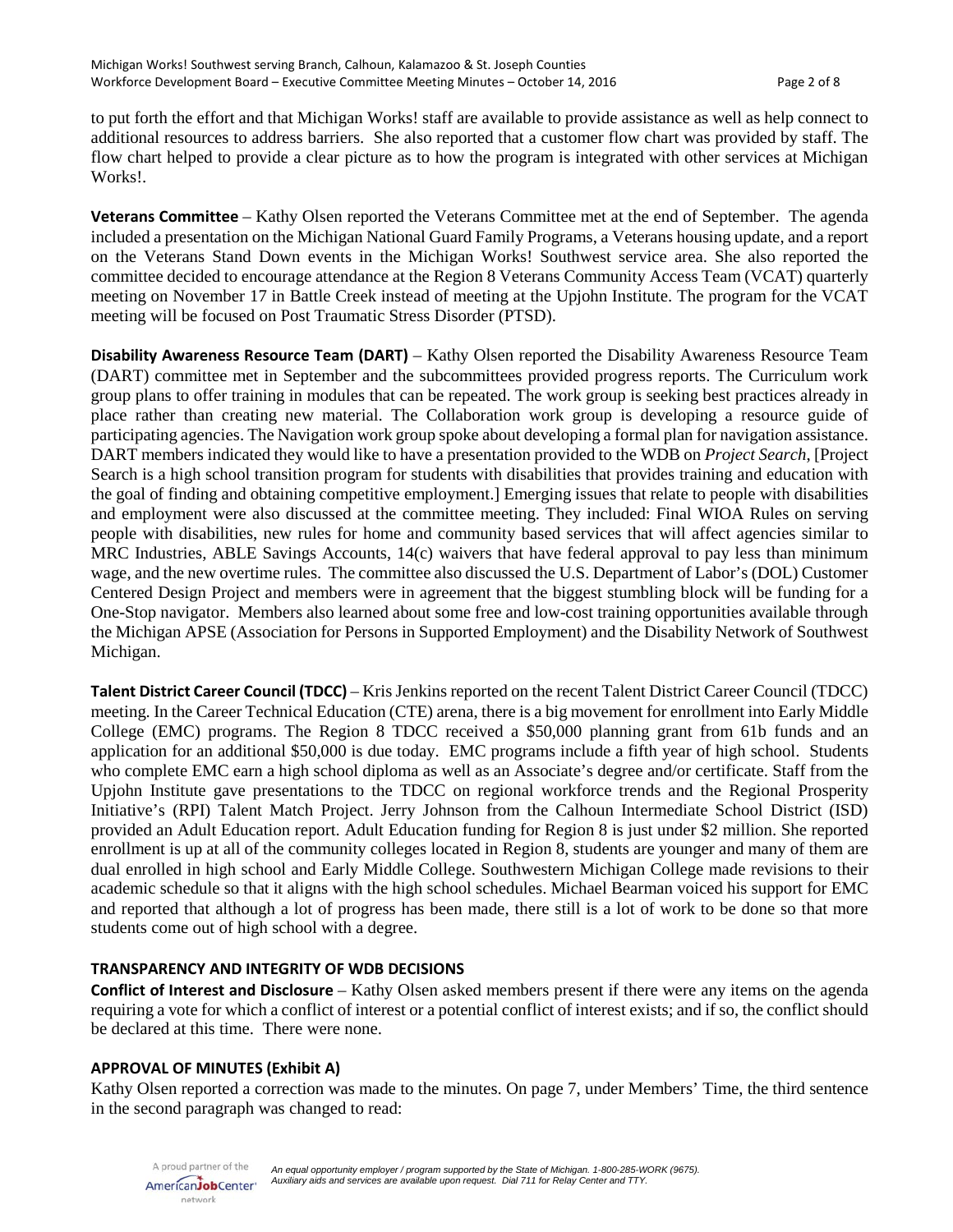*"She reported all precincts in Kalamazoo supported expanding the service; however, Oshtemo voted out some of their precincts from transit bus service and this affected the service to the West Main corridor."*

# **Motion made by Mike Bearman and supported by Julie Rogers to approve the Workforce Development Board meeting minutes of September 9, 2016 with the noted correction. Motion carried.**

### **NEW BUSINESS**

**WDB Plans (Exhibits B1 & B2)** – Amy Meyers requested Board review and approval for two workforce development plans. The *Food Assistance Employment and Training (FAE&T) FY17 Plan allocation* (Exhibit B1) is for \$133,425. She reported this is a voluntary program that assists individuals receiving Food Assistance, between the ages of 18 and 49 without dependents, who are referred to Michigan Works! by the Department of Health and Human Services (DHHS). A wide range of services are supported through this funding, including job search and job search training, work experience, education/training and vocational training, job retention services, and supportive services.

Ms. Meyers further reported the *Partnership. Accountability. Training. Hope. (PATH) FY17 Plan allocation* (Exhibit B2) for the Michigan Works! Southwest area totals \$3,328,043. This amount is supported from two funding sources: \$2,860,873 in Temporary Assistance for Needy Families (TANF) federal funds and \$467,170 in General Fund/General Purpose (GF/GP) state funds. She reported the purpose of PATH is to assist Family Independence Program (FIP) recipients, who are individuals receiving cash assistance, in transitioning to selfsufficiency. The PATH Program provides applicants and participants with employment-related services, training, work experience opportunities, and supportive services to obtain and retain employment. Individuals eligible for participation in the PATH Program include Family Independence Program (cash assistance) recipients and applicants referred by DHHS. As discussed at previous meetings over the past year, the program begins with a 21 day Application Eligibility Period (AEP) to address barriers and prepare applicants to obtain employment, meet federal work participation requirements, and work towards self-sufficiency.

# **Motion made by Mike Bearman and supported by Colleen Knight to approve the Food Assistance Employment and Training (FAE&T) FY17 Plan and the Partnership. Accountability. Training. Hope. (PATH) FY17 Plan. Motion carried.**

**TDCC Membership (Exhibit C) –** Kris Jenkins requested Board approval for appointments to the Region 8 Talent District Career Council (TDCC) for individuals representing organizations within the Michigan Works! Southwest service area. She reported the appointments were to replace members who either retired, passed away, or those who felt someone else from their organization would be more appropriate. The memo included in the agenda packet (Exhibit C) included the list of names, the organization that each represents, and the name of the individual that each new appointment would be replacing.

# **Motion made by Mike Bearman and supported by Julie Rogers to approve the appointments of Jamie Engel, Thomas Cameron, Tracy Labadie, Jerry Johnson, Tom Buszek and James Sertic as regular members; and Jennifer Searls as an alternate member for Jamie Engel, to the Region 8 Talent District Career Council. Motion carried.**

**WDB Nominating Committee (Exhibit handed out at the meeting) –** Ben Damerow distributed copies of a memo that was emailed to members prior to the meeting requesting Board consideration and approval for the appointment of an Ad Hoc Nominating Committee to the Workforce Development Board. He reported the committee would be responsible for identifying and recommending qualified individuals to fill current and/or future vacancies for the Michigan Works! Southwest Workforce Development Board. Having a committee responsible for Board nominations would add transparency to the process. The committee would meet as needed, most likely 3 to 4 times a year. Committee recommendations would be forwarded to the WDB for approval and then on to each of the respective counties for their approval. Individuals being recommended to serve on the Ad Hoc committee include the WDB representative from each of the four county Boards of Commissioners, Allen Balog, Mike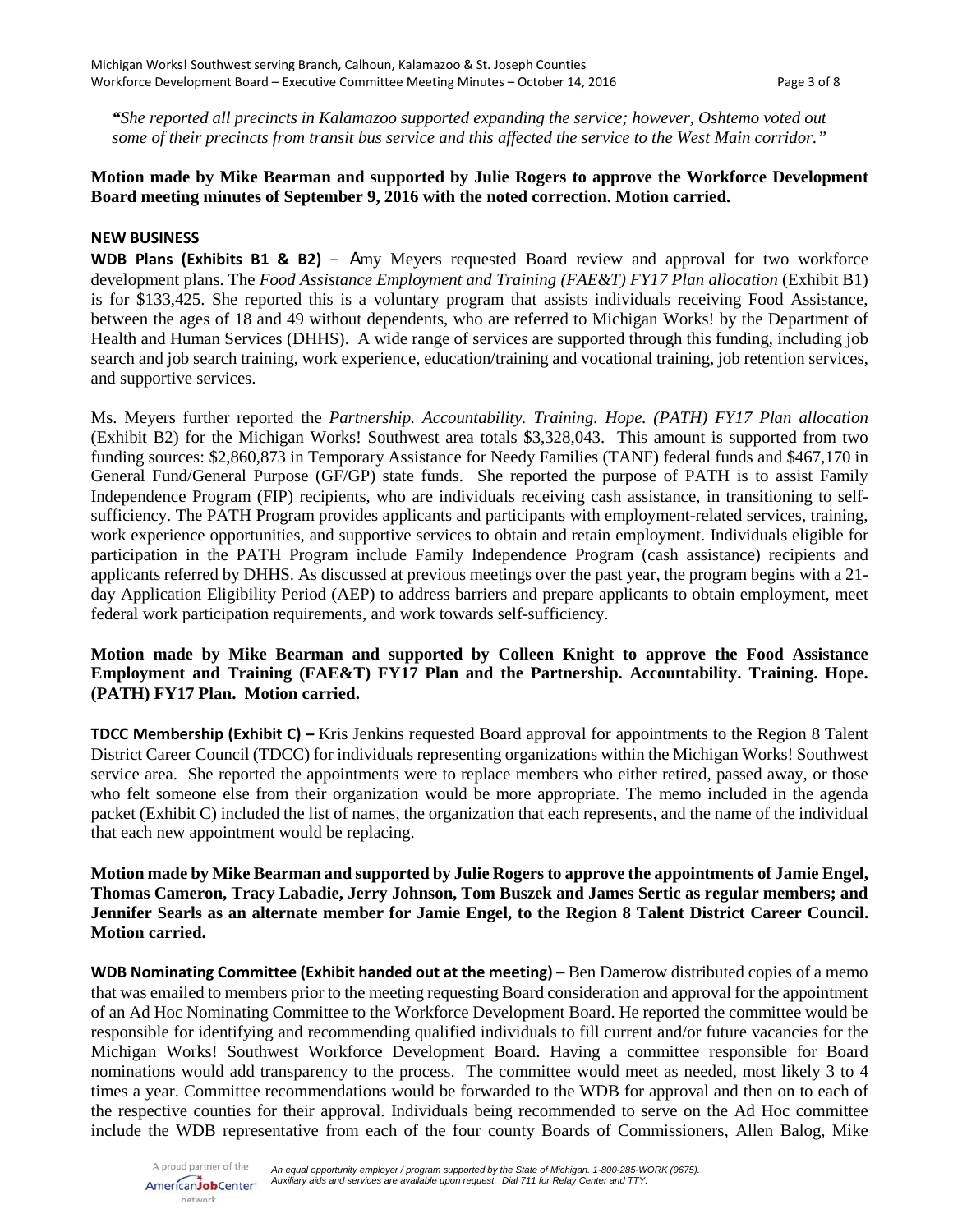Bearman, Julie Rogers and Dale Swift; the WDB chair, Lisa Godfrey; the WDB vice-chair, Therese Zieleniewski; and a labor representative, Ken Willcutt.

**Motion made by Colleen Knight and supported by Kris Jenkins to approve the formation of an Ad Hoc Nominating Committee for the Workforce Development Board with the following members: Allen Balog, Mike Bearman, Lisa Godfrey, Julie Rogers, Dale Swift, Ken Willcutt, and Therese Zieleniewski. Motion carried.**

**WDB 2017 Meeting Schedule (Exhibit D) –** Kathy Olsen requested Board consideration and approval of the 2017 schedule for the Workforce Development Board (WDB) and the WDB Executive Committee meetings. She reported the meetings would continue to be held on the second Friday of the month from 8:00-9:30 a.m. The schedule includes the city location for each of the meetings. Upon approval, meeting rooms will be confirmed and added to the schedule.

**Motion made by Julie Rogers and Supported by Mike Bearman to approve the 2017 meeting schedule for the Workforce Development Board (WDB) and the WDB Executive Committee as presented. Motion carried.**

### **STAFF REPORTS**

**Marketing (Exhibit handed out at the meeting)** – Kathy Olsen distributed a handout listing future business, hiring/career events and employment preparation/training opportunities currently scheduled. She highlighted a Career Preparation Fair that will be held on October 19, 2016 at the Michigan Works! Service Center in Battle Creek to help prepare individuals for the Battle Creek Job Fair on October 20. Recent media coverage included articles on the White House's invitation to Michigan Works! Southwest and the Opportunity Fairs in Battle Creek. She referred members to the social media data on page four of the Dashboard Report (Exhibit F) and highlighted that Michigan Works! Southwest maintained a Klout score greater than 50 for 18 days in September.

**Program Operations** – Dallas Oberlee reported the *Prisoner Reentry Program* was changed to the *Offender Success (OS) Program*, effective October 1, 2016. The State issued a Request for Proposal (RFP) for OS services for the seven county region; however, not enough bids were received and the State is extending current contracts. In addition to providing services in Kalamazoo and St. Joseph Counties, Michigan Works! Southwest was asked to also provide services for Branch and Calhoun Counties. She reported staff requested additional funding to provide the Employment Readiness component in Branch and Calhoun Counties and an additional \$117,000 was approved.

Ms. Oberlee reported 13 participants are enrolled in the final cohort of the *EDGE (Essential Skills Demanded by Great Employers) training program.* The participants are enrolled in CNA training at Kellogg Community College. Work experience will begin on October 24 at the Calhoun County Medical Facility.

Dallas Oberlee reported a large resettling of *refugees* in the Kalamazoo area has occurred in recent months and Michigan Works! Southwest has been partnering with a number of community partners to assist with employment opportunities. Staff requested to meet with Michigan's Talent Investment Agency (TIA), the Department of Health and Human Services (DHHS), Samaritas, Bethany Christian Services, and the Office of Refugee Services to coordinate these efforts. PATH is currently serving refugees who are also eligible for cash assistance from DHHS. In order to receive refugee funding, Kalamazoo must be designated as a refugee county. One Board member encouraged staff to keep Portage Chapel Hill and Representative Jon Hoadley and the 60<sup>th</sup> District office informed. One of the Board members present reported that both Kalamazoo and Battle Creek have been designated as a "Welcoming Community." Ben Damerow reported at the end of October, the number of refugees in Michigan was reported to be at 700. Dallas Oberlee stated that 100 refugees were estimated to be coming to Kalamazoo; however, she was unsure if that number represented individuals or families.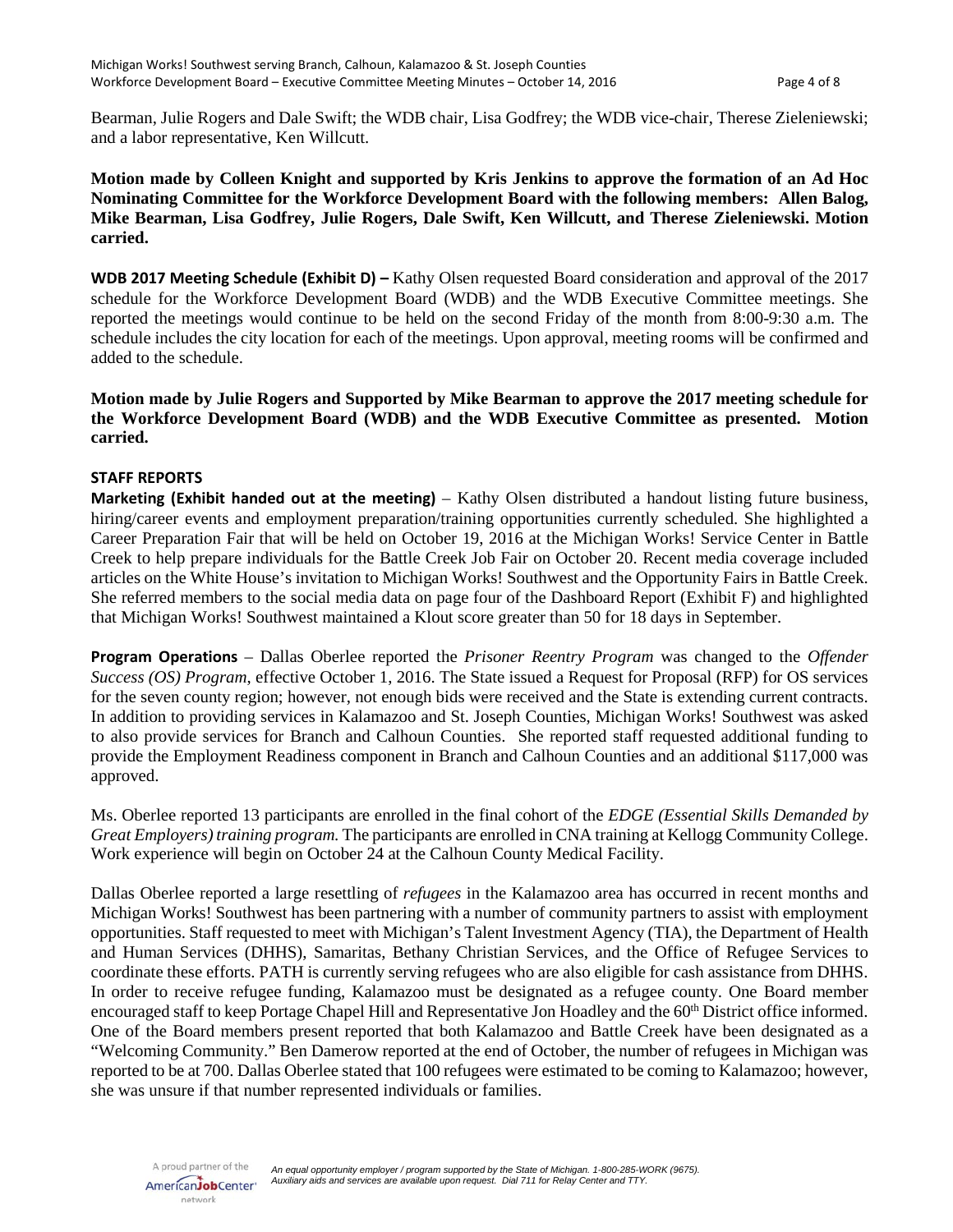Dallas Oberlee reported *current training initiatives* include a CNA training in the Battle Creek area through a partnership with Michigan Career Technical Institute (MCTI), Michigan Rehabilitation Services (MRS) and the Calhoun County Medical Center. This includes ten weeks of CNA training and three weeks of soft skills training. Eight students recently graduated and received their State certification. Culinary training is being offered through a partnership with KPEP and MCTI. This training will be connected to a new coffee shop that is opening on the corner of Walnut and Park Streets. Although the training is targeted for KPEP residents, there will be 2-3 slots for Michigan Works! participants. She reported a third training program is being offered in partnership with MSU. This is a free Nutrition Training class open to anyone in the community. It will be offered monthly and is currently scheduled in Kalamazoo. Staff is exploring expanding this training into Calhoun County.

**Special Initiatives (Exhibit G)** – Scott Cubberly reported the *child care survey* at DENSO Manufacturing was complete; however, only 111 of 3,000 responses were received and one of the responses was from a temporary employee. The plan is to redo the survey and offer incentives for completing it. He reported there was a lot of community collaboration for the recent Opportunity Fairs held in the Battle Creek Area. Six Opportunity Fairs were held, 15 community organizations participated, four companies participated in mock interviewing, more than 40 Michigan Works! staff, all Michigan Works! partners, DHHS and MRS participated in the events. There were 125 unduplicated individuals who attended the Opportunity Fairs. Twenty-nine employers participated in the Job Fair. Staff will be tracking employment offers. Ben Damerow reported the Opportunity Fairs that concluded with a Job Fair were reported to be the first tangible events for the BC Vision. He reported nine individuals received job offers the day of the Job Fair. He thanked Scott Cubberly and Eric Stewart for their planning and coordination efforts and also thanked partner staff for all of their help with the events.

Committee members discussed daycare availability and affordability. Collen Knight reported there is no open daycare in Branch County and daycare for second shift employment hours is not offered. She added that affordability is also an issue and she was aware of one church that offers scholarships. Scott Cubberly reported the situation is similar in St. Joseph County. There is some daycare availability in the Battle Creek area but not for all shifts. Julie Rogers reported there is access to childcare in the Kalamazoo area; however, it is not affordable for many. Ben Damerow reported that it would be beneficial to assess childcare on a regional basis and perhaps design a Shared Services Collaborative that would include trained staff and improved quality. He also reported that conversations are taking place in regards to adding a child care provider to the Employer Resource Network (ERN) in Battle Creek.

**Workforce Innovation Fund Update** – Bronwyn Drost reported she is focused on increasing the number of companies in the *Employer Resource Networks (ERNs)*. Presentations to share information and recruit companies to be involved were made through more than 50 employer meetings. Although many of the meetings were in group settings, multiple 1:1 meetings with employers also occurred. Bell's Brewery and Mann+Hummel are two companies that were recently added to the ERN in Kalamazoo. Services from the Success Coach for the employees are accessed through self-referrals or through referrals from production supervisors. Employment readiness soft skills training is being offered to improve employee preparation. There are plans to incorporate On-the-Job Training (OJT) contracts and Career Laddering with all of the ERN employers. A pilot English as a Second Language (ESL) class will be offered in St. Joseph County for 12 employees of Summit Polymers.

**Business Services and Skilled Trades Training Fund (STTF) Update** – Ben Damerow reported today is the deadline for submitting *Skilled Trades Training Fund (STTF)* applications. For this round of applications for FY17 funding, Michigan Works! Southwest has a total of 29 applications, totaling \$1.9 \$1.25 million dollars, to train more than 1,000 individuals. He referred to page four of the Dashboard Report (Exhibit F) for last year's (FY16) STTF data. He reported unused FY16 dollars returned to the State were reallocated and this resulted in a recent award to AAM for \$300,000 to train 300 new and incumbent workers.

Ben Damerow referred to the *MiCareerQuest Southwest* information, also on page four of the Dashboard Report (Exhibit F). He reported  $8<sup>th</sup>$  and  $9<sup>th</sup>$  grade students will attend the event during the day on November 1 and 2, and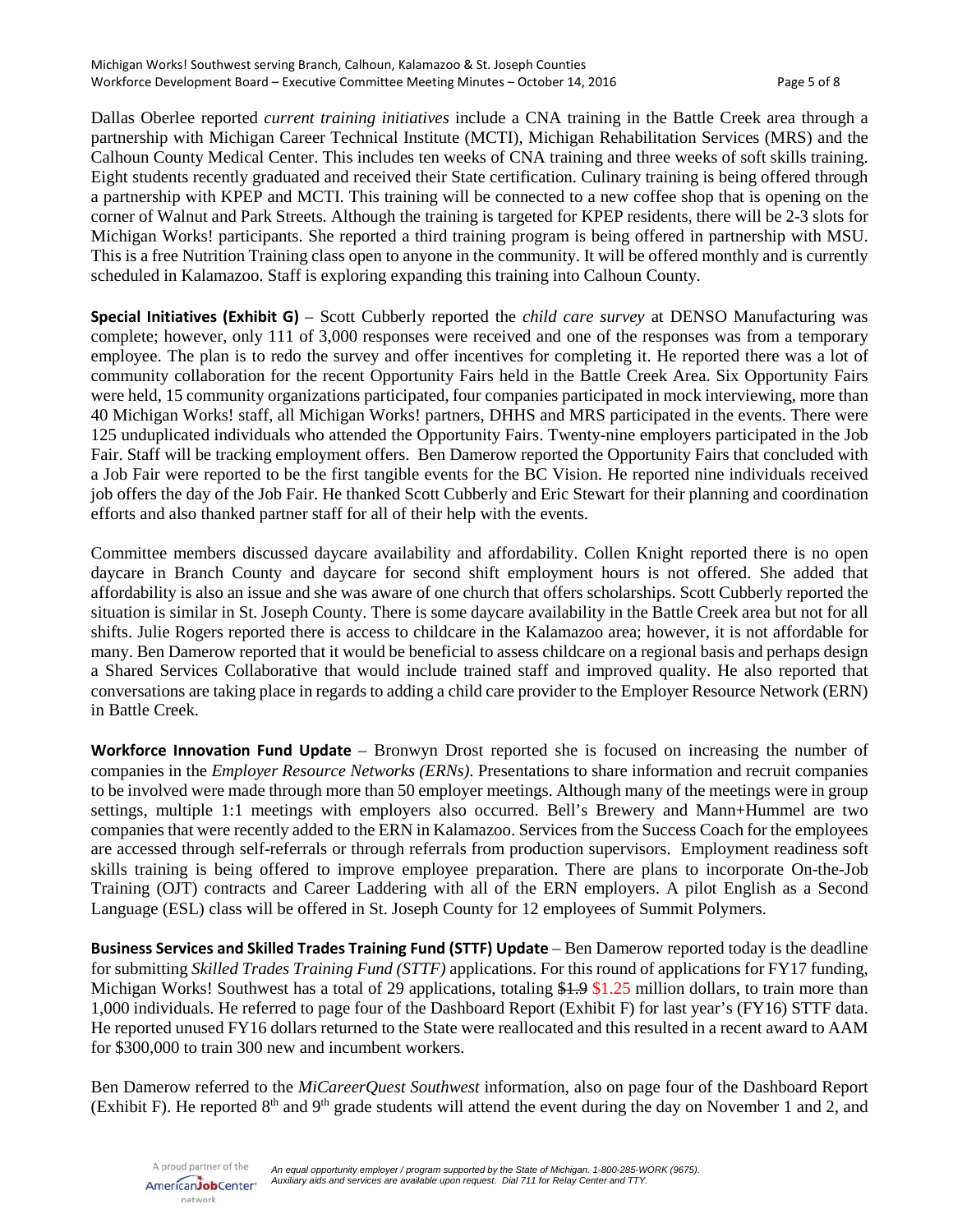there will be an open house for the general public from 5-8 p.m. on November 1, 2016. He stated the MiCareerQuest Southwest information will be sent to Board members in an email following the meeting.

**Labor Market Information (LMI) (Exhibit E)** - Labor market reports generated from Burning Glass Analytics and Real Time Jobs Data that identified the top detailed occupations, skills greatest in demand, and employers with the most job openings in Prosperity Region 8, Michigan Works! Southwest, and each of the four counties in the MW Southwest Area for the period August 1 through September 30, 2016 were included in the agenda packet.

**Dashboard Report (Exhibit F)** – Amy Meyers reported on the Michigan Works! Southwest Dashboard Report (Exhibit F) that was included in the agenda packet. The numbers reflected for labor participation and real time labor demand on page one of the report are for the month of August. She noted that the labor participation data is specific to the Michigan Works! Southwest area. To follow-up on questions from last month's Board meeting, there is a 175-person margin of error with this data. The information under the Real Time Labor Demand section of the report is for the combined counties in Region 8. The data reported on page two of the report is for programs and services that have fiscal years starting in July. For the first quarter of this year, she reported there have been over 37,000 visitors to the Michigan Works! Southwest Service Centers. In this same time period, staff have assisted over 600 employers and have assisted them in filling 940 jobs. Based on the timing of data available, the data reported in the bottom left corner of this page is last fiscal year data with the exception of year-to-date WIOA registrations. Page three of the Dashboard report is reflective of a complete fiscal year of data for AEP, PATH, FAE&T and PR, except for the Work Participation Rate (WPR) and the September totals for AEP. She explained that due to the timing that individuals came through PATH orientation in September, their 21-day AEP is carrying over into the month of October. This data will be reported on next month's dashboard. The information on page four of the Dashboard Report is a summary of the information provided by staff in earlier reports.

**Director's Report** – Ben Damerow distributed the Director's Report dated October 13, 2016, 2016. He reported that he and other staff from Michigan Works! Southwest attended the *U.S. Department of Labor's (DOL) meeting at the White House and presented on the Customer Centered Design Project;* they also heard presentations on other projects from groups around the country. The afternoon of the same day was spent at the Department of Labor (DOL) interacting with the DOL administration and Association staff. He noted a pleasant surprise when a DOL administrator spoke about an organization from Kalamazoo and the "Nudge" Project. Eric Stewart commented that it was an awesome experience and very humbling to have individuals who make decisions listen to us. He gave special thanks to Amy Meyers for taking the lead on the Customer Centered Design Project and also gave thanks to all staff who assisted.

Ben Damerow reported he was invited to be a member of the *Statewide Policy Coalition*. The coalition is made up of individuals representing organizations that are interested in improving the financial security and self-sufficiency of low-income Michigan residents. In order for our legislative representatives to provide solutions, it is important that they understand the issues and serving on the Coalition will be a great opportunity. He distributed a summary of the Statewide Policy Coalition's September 15, 2016 meeting where they met to review the work done during the first coalition meeting, confirm its approach, and to hear presentations on three potential areas where the coalition could focus its efforts. The three presentations were on asset limits for Supplemental Nutritional Assistance Program (SNAP) participants, the child care subsidy, and TANF (Temporary Assistance for Needy Families) Reauthorization. He further reported that Coalition members are welcome to add policy ideas for the larger group to consider; these ideas will be added to the list. Other issues brought up by members included adequate, affordable childcare as well as unintended consequences of asset limitations for obtaining food stamps. Additionally, TANF reauthorization expires next year and the legislation needs updating for today's economy.

Mr. Damerow further reported that Michigan Works! Southwest staff presented two *workshops at the annual Michigan Works! Conference*. Eric Stewart and Dallas Oberlee presented on the "Nudge" Project. Kara Stewart, Kathy Olsen and Chris Walden gave a presentation titled, "Talent Highway – the Road to Careers and Success." Additional conference presentations that he highlighted included "The View from Washington" that was focused on TANF reauthorization, the upcoming election and priority policy issues at the federal level; "The View from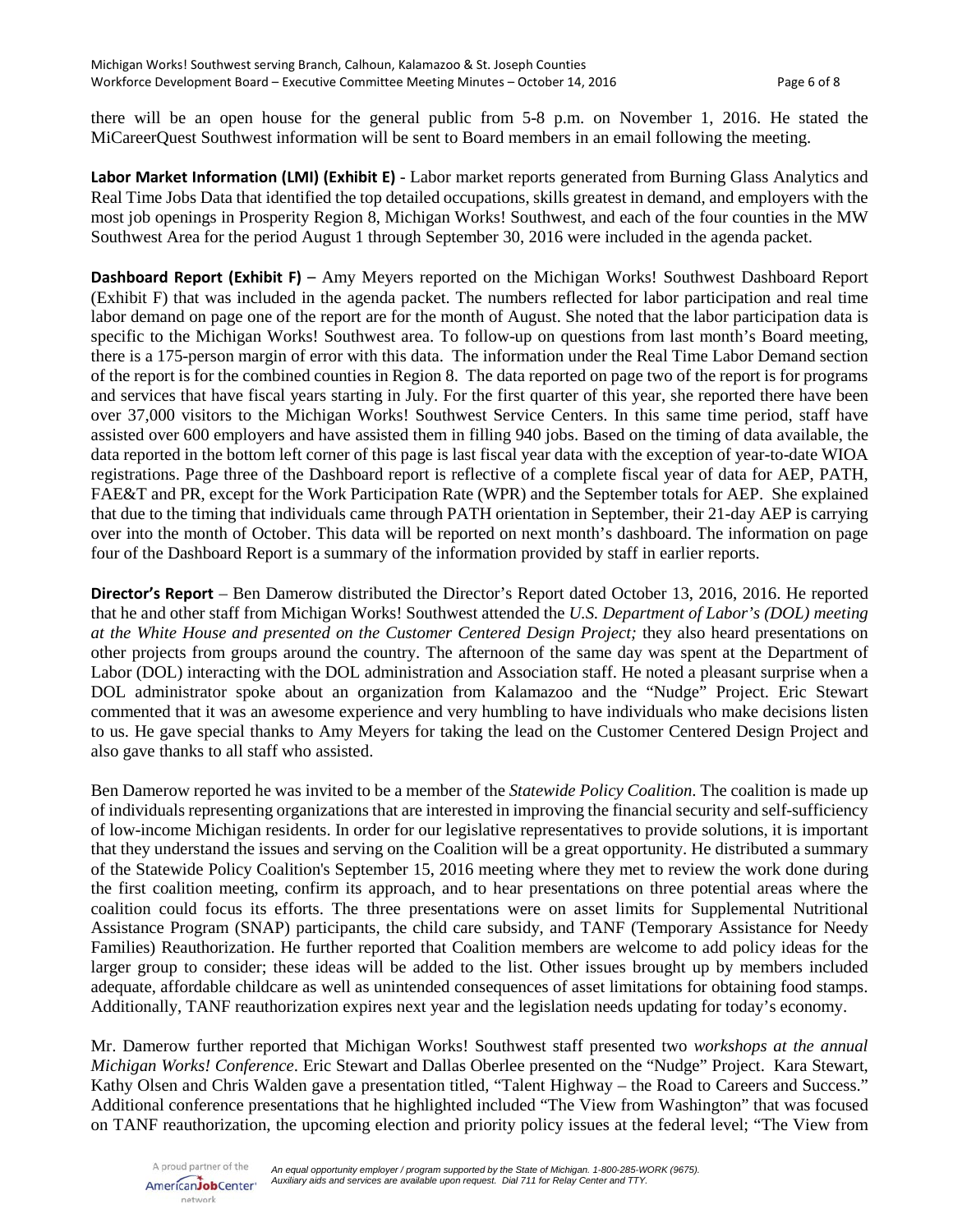Michigan" where State Agency Directors provided an outlook on the upcoming year; and "The View from the Election Trail" that previewed the state-wide races for the Michigan House.

Mr. Damerow reported he was elected to serve as vice-chair of the Michigan Works! statewide council and treasurer for the Michigan Works! Association.

#### **OLD BUSINESS**

None.

### **MEMBER'S TIME**

Julie Rogers reported she will be attending the Michigan Association of Counties (MAC) Conference in February 2017. She offered her willingness to advocate for workforce development programs and services, and if there were any topics members would like her to bring forward, to please contact her.

Rick Anderson reported he finally took advantage of an offer that was previously extended to Board members to observe a Prisoner Reentry meeting. He attended a Prisoner Reentry Transition Team meeting in St. Joseph County. Mr. Anderson reported all four counties were represented at the meeting and he was pleased to know that there are employers wanting to be involved. He noted that finding a place to live is a barrier that incarcerated individuals face when returning to the community and that there is a shortage of available housing. Dallas Oberlee reported that all agencies with services attend this meeting so that individuals returning to the community can connect to resources. Following the networking time for returning prisoners, there is a business portion of the meeting where agencies discuss issues that need to be addressed.

Kathy Olsen reported Board members who wish to learn more about some of the front-line services are always welcome to attend a workshop at one of the service centers. Workshop calendars are posted each month on the Michigan Works! Southwest website.

Mike Bearman reported there would be a ribbon cutting at 12:00 p.m. today for the Ludington building in downtown Albion and that digging is underway for the new hotel next door. He reported there will also be a ribbon cutting for the Equestrian Center. This new center is the State's largest and is also the largest one located at a college. He reported that he is aware of one horse show that will need 800 stalls and will bring 5,000-7,000 people to the Albion area for a one-week period. This event will be a big boost for the local economy. Ben Damerow reported that although the ribbon cutting is today, there has been a delay with the arrival of furniture and the actual opening will not happen until mid to late November.

Kris Jenkins reported she attended a presentation at Kellogg Community College on Human Trafficking and more than 100 individuals were in attendance. The presentation included time for questions and answers and a documentary video. The presentation will be coming to a location in Kalamazoo during the month of November. She reported that human trafficking is not limited to prostitution and gave an example of a time when a group of 500 men were brought to the U.S. from India, placed in substandard housing and their VISAs were taken from them.

### **CITIZEN'S TIME**

Karen Carlisle thanked partner staff for their assistance in pre-screening and referring individuals to receive services under the Reemployment Services and Eligibility Assessments (RESEA) program. This program and services concluded at the end of September and due to the efforts of all staff involved, a number of individuals received assistance. She specifically recognized Curt Mastos, Will Slone, Missy Lafferty, Sam Dougherty, Jennifer Williams and Chris Walden for the excellent customer service they provided.

### **UPCOMING MEETINGS**

The next **Disability Awareness Resource Team (DART)** meeting is scheduled for Tuesday, November 1, 2016 from 2:00 - 4:00 p.m. at the Upjohn Institute, Kalamazoo, Michigan.